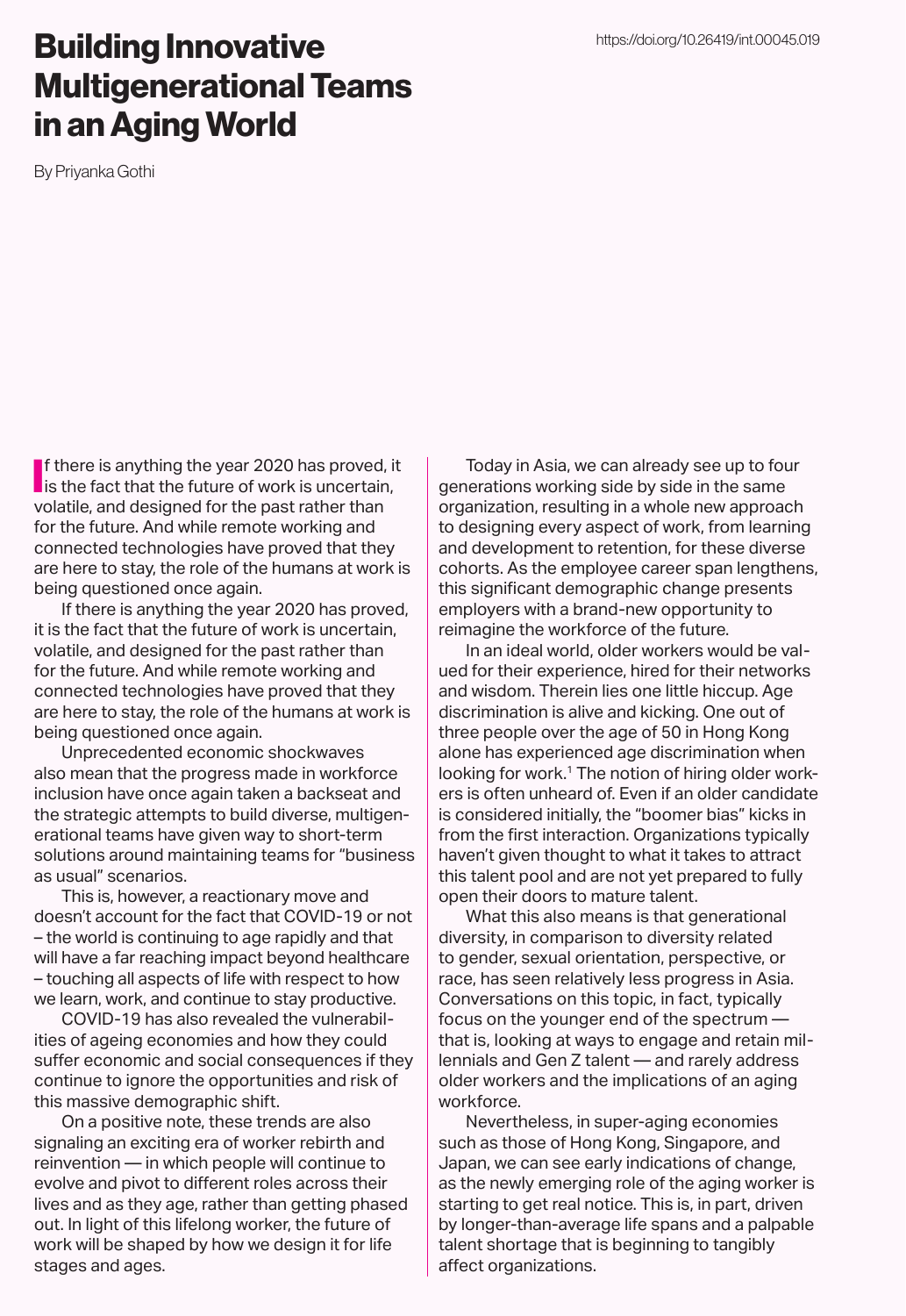## Today in Asia, we can already see up to four generations working side by side in the same organization, resulting in a whole new approach to designing every aspect of work, from learning and development to retention, for these diverse cohorts.

#### **Effecting the Shift**

At Wise At Work, we work to accelerate the shift. We partner with organizations of all sizes to help them reimagine the potential of a rapidly aging world, through training, reemployment, and strategy. By launching inter-age initiatives that use strategic play, design thinking, and other tools, we are hoping to trigger "disruptive thinking" when it comes to talent sourcing and management.

Through our work with thousands of older workers in Hong Kong, we know that people are not ready to hang up their boots at age 60 or 65 (or even later). In fact, according to a recent survey we conducted, the more educated people are, the less likely they are to ever want to retire. In addition to the basic desire to work, we also discovered that most people age 50-plus want to stay in the workforce to achieve or increase financial independence. Indeed, greater longevity when paired with more healthy years has a huge impact on when we are able to retire. Yet, health

disparities persist and not everyone enjoys the gift of longer, healthier lives and work years.

So, how do we foster the embrace of talent from all age groups? Based on our work with organizations, here are some solutions that can help create an age-inclusive culture that allows multigenerational teams to thrive.

**Avoid ageist labels.** Terms such as millennials, boomers, Gen X, and so on can reinforce stereotypes. When used in certain ways, these terms can generate alienation and discourage reinvention. There is plenty of research to suggest that most generations want the same things when it comes to work. An article from Harvard Business Review is one that we refer to most often2.

**Think life stage, not generational cohorts.**  In the context of a multigenerational workforce, taking a life-stage approach may be a better idea than an age approach for hiring and development needs. An older worker may have family caregiving responsibilities, as will a much younger parent. Not all millennials are tech-obsessed,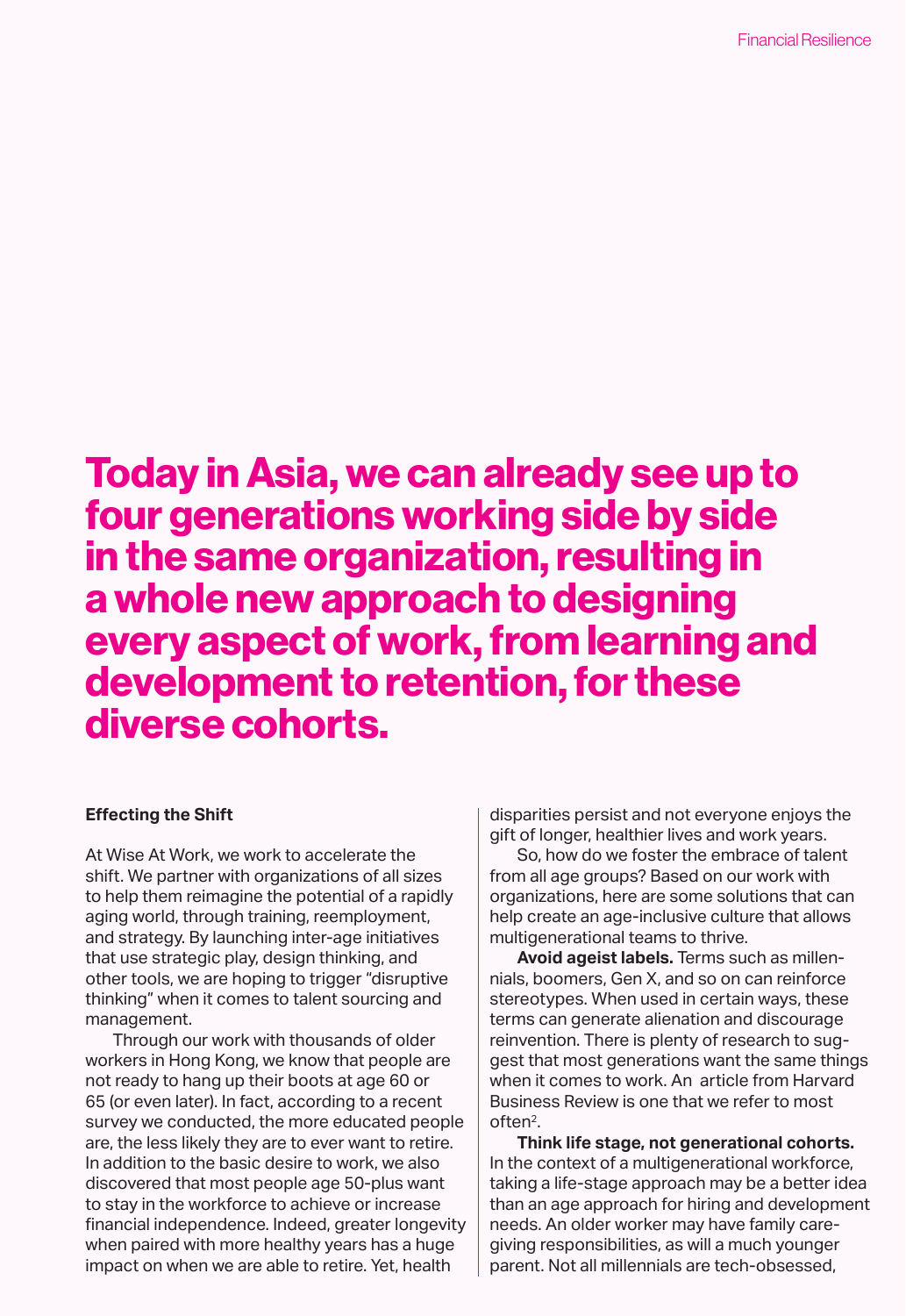# Innovation is not just about technology — it is about creative problem-solving, and age diversity can only strengthen the process and make it richer.

and not all boomers struggle with passwords. Organizations need to evolve and develop human-centric strategies that account for life events, reducing or increasing responsibilities, and addressing mental and physical health needs as they design ways to engage and retain employees.

**Activate multigenerational engagements.**  Create opportunities for different age groups to engage with and learn from one another. We run an engagement program called "Meet the Generations" that allows different generations to derive value from one another as well as teach each other skills that are unique to their age or life stage cohorts. This facilitated exchange allows cross-generational teams to develop a healthy appreciation for the values and skills of different age groups, while creating a space of trust and breaking down stereotypes.

**Let everyone innovate.** According to the 2019 edition of Deloitte Human Capital Trends, when more than 10,000 companies were asked if age was a competitive advantage or competitive disadvantage in their organization, more than two-thirds of the companies considered older age a competitive disadvantage<sup>3</sup>. In addition to a likely technology-oriented bias, behind this assumption are apparent boundaries of thinking that have prevented them from including older talent in the innovation process. Research has shown that diverse teams produce better solutions. According to Boston Consulting Group, companies with above-average diversity in age, gender, nationality, career path, industry background, and education on their management teams report innovation revenue that is 19 percentage points higher and profit margins that are 9 percentage points higher than companies with below-average diversity<sup>4</sup>. When we ran "Grey Is the New Black," a public program to drive inter-age innovation, we saw 15-year-olds team up with 79-year-olds to create stunning solutions to Hong Kong's social challenges. So a quick note to companies here: innovation is not just about technology — it is about creative problem-solving, and age diversity can only strengthen the process and make it richer.

**Co-create job roles.** We have found that several organizations that want to create opportunities for mature talent don't know where to start. That's where co-creation comes into play. We recently ran focus groups with a large global bank to help it meet and engage with potential candidates over age 50 and understand what roles, remunerations, and job titles would attract